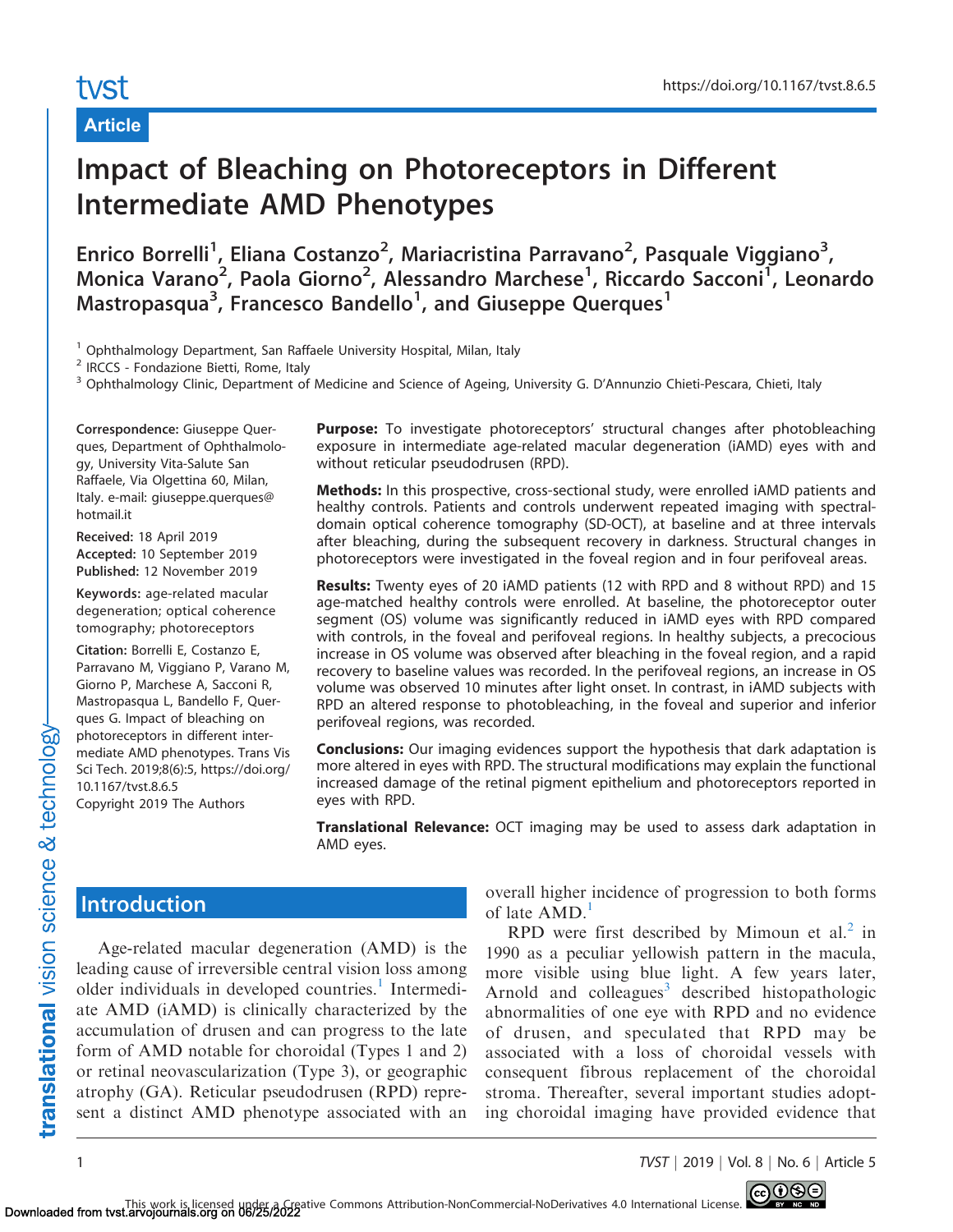fibrotic replacement results in a widespread reduction in choroidal thickness $4-8$  and choriocapillaris perfu- $sion,^{9,10}$  $sion,^{9,10}$  $sion,^{9,10}$  even in comparison with other AMD phenotypes. Importantly, while RPD are commonly found in AMD eyes, these alterations have also been described in other retinal disorders, including adultonset foveomacular vitelliform dystrophy  $(AOFVD).$ <sup>[11](#page-9-0)</sup> The association between RPD and AOFVD may thus suggest that RPD development is related to retinal pigment epithelium (RPE) dysfunction and consequent impairment in photoreceptor outer segment  $(OS)$  turnover.<sup>11,12</sup> Based on these observations arising from integrated imaging, it has been proposed that, in eyes with RPD, fibrosis of the choroid could lead to the derangement of the RPE and secondary accumulation of photoreceptor OS above the RPE. $^{13}$  $^{13}$  $^{13}$ 

Although RPD and drusen share some histopathologic similarities and frequently coexist, these two pathologic deposits are extremely different in composition and clinical characteristics. As an example, RPD and drusen have different ultrastructural characteristics, assuming that a higher concentration of unesterified cholesterol, vitronectin, and photoreceptor pigments (including precursors of A2E/lipofuscin) was disclosed in RPD deposits.<sup>14,15</sup> Furthermore, while drusen are mainly confined to the central macula,  $16$ RPD preferentially localize in the outer macula and/or near-mid retinal periphery.<sup>3</sup> In addition, the functional status of the macula in iAMD eyes is closely associated with the presence of RPD. Compared with drusen, RPD are indeed associated with a more pronounced impairment in macular sensitivity.<sup>17</sup> Dark adaptation may be defined as the delayed recovery of light sensitivity in darkness following prior light exposure (photobleaching). Dark adaption is impaired in iAMD eyes and it was demonstrated that this damage is more evident in eyes with RPD compared with eyes without RPD. This aspect likely reflects a greater dysfunction of the unit comprising RPE and photoreceptors in RPD eyes[.18](#page-9-0)

Previous important imaging studies have proved that photobleaching exposure may be associated with significant changes. In detail, fundus autofluorescence studies demonstrated that photobleaching may cause an immediate reduction in signal intensity.<sup>19[–22](#page-10-0)</sup> In addition, previous important studies employing autofluorescence also assessed diseased eyes, which further improve our understanding on this phenomenon.  $23,24$ Moreover, previous reports employing optical coherence tomography (OCT) have proved that photobleaching exposure, and the subsequent recovery in darkness, is associated with distinctive changes in the length of photoreceptor  $OS.<sup>25-28</sup>$ 

In the present prospective, cross-sectional study, we investigated photoreceptors' structural changes after photobleaching exposure and during the subsequent recovery in darkness, in iAMD eyes, with or without RPD. Notably, these measurements were determined in different retinal regions in order to provide a topographic analysis of these changes. Our aim was to help shed further light on the relationship between RPD and macular function in iAMD patients. This could be helpful to better understand the disease pathophysiology, and to identify potential biomarkers for disease progression and new targets for pharmacologic treatment.

## Methods

#### Study Participants

This was a prospective observational case series that adhered to the tenets of the Declaration of Helsinki. Institutional review board approval (reference number RET-10-2018) was obtained from IRCCS - Fondazione Bietti, Rome, Italy. Informed consent was obtained from all individual participants included in the study.

All patients were consecutively enrolled at IRCCS - Fondazione Bietti, Rome, Italy, between March and June 2018 and received a complete ophthalmologic examination, which included the measurement of best-corrected visual acuity (BCVA), intraocular pressure (IOP), and dilated ophthalmoscopy.

The inclusion criteria for iAMD eyes included drusen more than  $125 \mu m$  in diameter with or without pigmentary abnormalities as determined by the retinal physician during clinical examination and confirmed by dense volume OCT (pigment abnormalities on OCT manifesting as intraretinal hyperreflective foci).[29](#page-10-0) Exclusion criteria for iAMD eyes were as follows: (1) previous ocular surgery or history of antivascular endothelial growth factor (VEGF) therapy; (2) myopia greater than -6.00 diopters; and (3) any maculopathy secondary to causes other than AMD (including presence of vitreomacular traction syndrome or an epiretinal membrane). The iAMD study cohort was divided into two subgroups according to the presence of RPD, which were identified on infrared reflectance (IR) and OCT images.

Because age may influence quantitative retinal measurements and dark adaption has been demon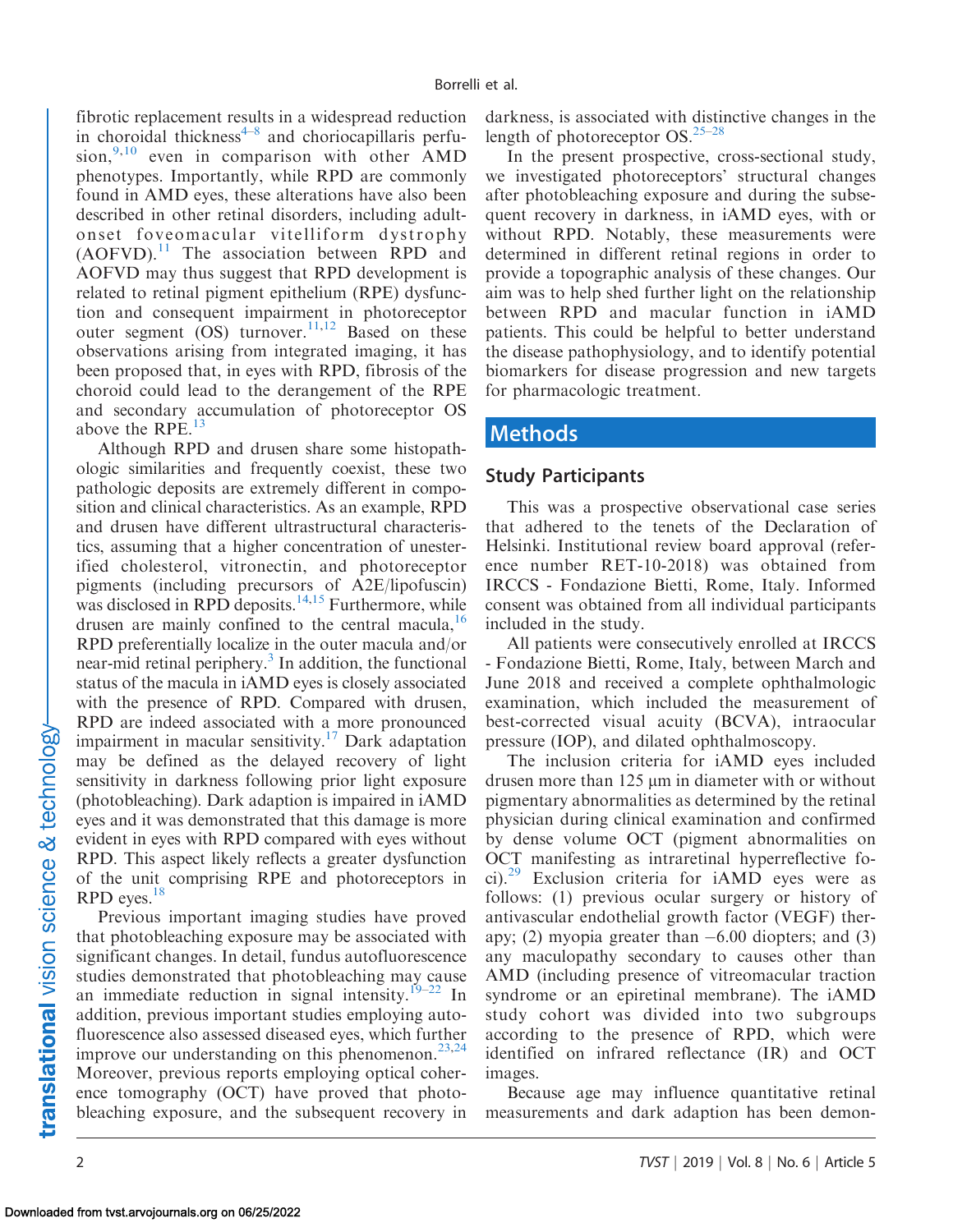strated to be dependent on age,  $30$  a control group similar with respect to age and sex was also included in the current analysis.

All control subjects and patients failed to demonstrate evidence of ocular disease or media opacity as evaluated by dilated fundus examination and OCT analysis. Of note, assuming that a cataract may reduce the amount of light that reaches the retina, and thus affect the photobleaching, we did not include patients with a cataract greater than Lens Opacities Classification System (LOCS) grade  $3<sup>31</sup>$  $3<sup>31</sup>$  $3<sup>31</sup>$ 

#### Imaging Protocol

Patients underwent spectral-domain (SD)-OCT imaging using the Heidelberg Spectralis device (Heidelberg Engineering, Heidelberg, Germany) with high-resolution (HR) mode, which may obtain OCT scans with an axial resolution of 7  $\mu$ m in tissue, and a lateral resolution at the retinal surface estimated at approximately 5  $\mu$ m. Each set of SD-OCT scans consisted of 19 B-scans, each of which comprised 24 averaged scans, covering approximately  $5.5 \times 4.5$ -mm area centered on the fovea. To be included in the analysis, a signal strength of at least 25 was required (the manufacturer manual recommended 15 as the borderline quality score). $32$ 

A previously reported protocol<sup>[28](#page-10-0)</sup> was slightly modified and adopted. Prior to imaging, the study eye was dilated with 1% tropicamide and there were no restrictions on light exposure before arrival in the imaging suite. Imaging was performed in a dark and windowless room, and stray light from electronic equipment was masked. All imaging was performed between 10 AM and 7 PM.

Prior to bleaching, a baseline OCT scan was obtained in darkness. Photobleaching was obtained with a 488-nm wavelength light for 30 seconds, which causes an almost complete cone and rod pigment bleach  $(\sim)97\%$  and  $\sim$ 96% for cones and rods, respectively).<sup>[27,33](#page-10-0),[34](#page-10-0)</sup> Of note, although a sustained photopigment bleaching, and hence overaccumulation of retinoids may be harmful, a single complete bleach resulting in a flood of retinoids does not cause light damage.<sup>[19](#page-9-0)</sup> In addition, we used excitation energies that are well below the maximum laser retinal irradiance limits established by the American National Standards Institute and other international standards. $35$  Therefore, our protocol may be considered as safe. During photobleaching, subjects were asked to keep their eyes open and look at the internal fixation point. After the bleach, OCT volumes were acquired at 30 seconds, 5 minutes, and 10 minutes,

translational vision science & technology

respectively. Assuming that the internal fixation target may cause photobleaching,  $36$  this was turned off during the follow-up OCT examinations.

## OCT Analysis

The OCT images were exported and then imported into image analysis ImageJ software version 1.50 (National Institutes of Health, Bethesda, MD; available at http://rsb.info.nih.gov/ij/index.html). Then, an experienced certified grader (EB) delineated the ellipsoid zone (EZ) and OS surfaces in all the tested regions of interest within macular OCT scans. The EZ was defined as the reflective layer situated posterior to the external limiting membrane (ELM) and anterior to the strong-reflecting interdigitation zone (IZ). The OS was defined as the weak-reflecting layer in between the EZ and IZ. Grading results were exported as binarized images in which thee graded area was white, while the remaining image was black, and automatically calculated in mm<sup>2</sup>.

Notably, OCT analysis was performed in five square regions of interest with dimensions of  $0.75 \times$ 0.75 mm. The foveal region was centered on the fovea. The perifoveal regions (superior  $-$  S, nasal  $-$  N, inferior  $- I$ , and temporal  $- T$ ) were placed at 1.0 mm from the foveal region ([Figure 1\)](#page-3-0).

Each region of interest comprised three consecutive horizontal OCT B-scans. Assuming that we assessed 5 different macular regions (1 foveal and 4 perifoveal areas) for each patient we graded 15 Bscans at each time points. For each B-scan, we graded the EZ area  $(EZ_n)$  and the OS area  $(OS_n)$ . The photoreceptor EZ and OS volumes were thus calculated using the following formulas:

$$
EZ \text{ volume} = \frac{(EZ_1 + EZ_2 + EZ_3)}{3} \times W \qquad (1)
$$

OS volume = 
$$
\frac{(OS_1 + OS_2 + OS_3)}{3} \times W
$$
 (2)

where  $EZ_n$  and  $OS_n$  represent the graded EZ and OS areas in the three consecutive B-scan images of the considered region, and  $W$  is the retinal width occupied by three consecutive B-scans ([Fig. 1\)](#page-3-0).

#### Statistical Analysis

To detect departures from normality distribution, a Shapiro-Wilk's test was performed for all variables. Means and standard deviation (SD) were computed for all quantitative variables. Continuous variables at baseline were compared by conducting a one-way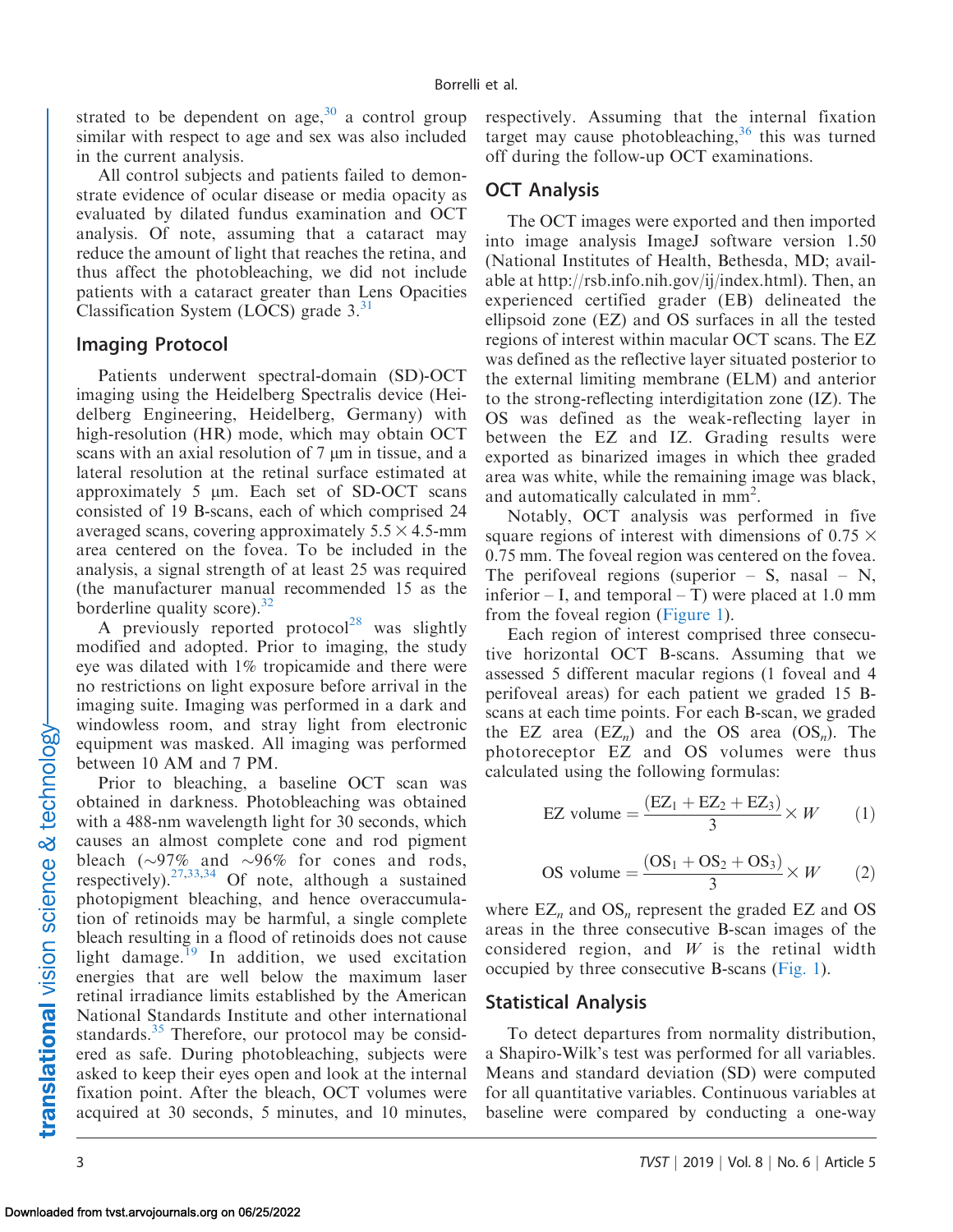Borrelli et al.

<span id="page-3-0"></span>

Figure 1. Representation of the regions of interest used to investigate photoreceptor volume changes. OCT variables were investigated in five square regions of interest with dimension of 0.75  $\times$  0.75 mm. The foveal region was centered on the fovea. The perifoveal regions (superior – S, nasal – N, inferior – I, and temporal – T) were placed at 1.0 mm from the foveal region. Each region of interest comprised three consecutive horizontal OCT B-scans. Photoreceptor EZ and OS volumes were thus investigated using formulas, which take into account the width (W) occupied by three consecutive B-scans.

analysis of variance (ANOVA) analysis with Bonferroni post-hoc test. Paired-samples *t*-test was conducted to investigate differences in continuous variables between follow-up and baseline values within the three groups. The two-way mixed, average measure intraclass correlation coefficient (ICC) was calculated on 10 randomly selected eyes (5 healthy and 5 iAMD eyes), which were graded by two graders, in order to assess interobserver variation in assessing EZ and OS volume assessment.

Statistical calculations were performed using Statistical Package for Social Sciences (version 20.0; SPSS Inc., Chicago, IL). The chosen level of statistical significance was  $P < 0.05$ .

### Results

## Characteristics of Patients Included in the Analysis

Of 35 patients included in this analysis, 20 (13 female) were diagnosed with iAMD and 15 (11 female) were healthy controls. The iAMD cohort was divided into two subgroups according to the presence of RPD, yielding a group of 12 cases with RPD (iAMD with RPD group), and eight cases without RPD (iAMD without RPD group) [\(Table 1](#page-4-0)).

Mean  $\pm$  SD age was 73.9  $\pm$  11.0 years (range, 53– 85 years) in the control group,  $75.9 \pm 7.1$  years (range, 61–86 years) in the iAMD without RPD group, and  $77.0 \pm 8.2$  years (range, 64–88 years) in the iAMD with RPD group ( $P > 0.05$  in all the comparisons) ([Table 1\)](#page-4-0).

## Photoreceptor OCT Measurements at Baseline

At baseline, the OS volume was significantly reduced in iAMD eyes with RPD compared with control eyes, in the foveal and perifoveal regions ([Table 2](#page-4-0)). In the iAMD without RPD group, the OS volume was slightly lower numerically at baseline, as compared with the control group, although this difference did not reach the statistical significance in the perifoveal regions [\(Table 2\)](#page-4-0).

The EZ volume did not significantly differ among the three groups ([Table 2](#page-4-0)).

## Photoreceptor OCT Measurements After Bleaching

The time course of photoreceptor EZ and OS volume changes relative to baseline was determined within the three groups ([Tables 3](#page-5-0) and [4](#page-5-0), [Figs. 2](#page-6-0) and [3](#page-7-0)).

In healthy subjects, an increase in OS volume was observed 30 seconds after bleaching in the foveal region, and a recovery to baseline occurred at the next two timepoints, 5 and 10 minutes after the bleach. In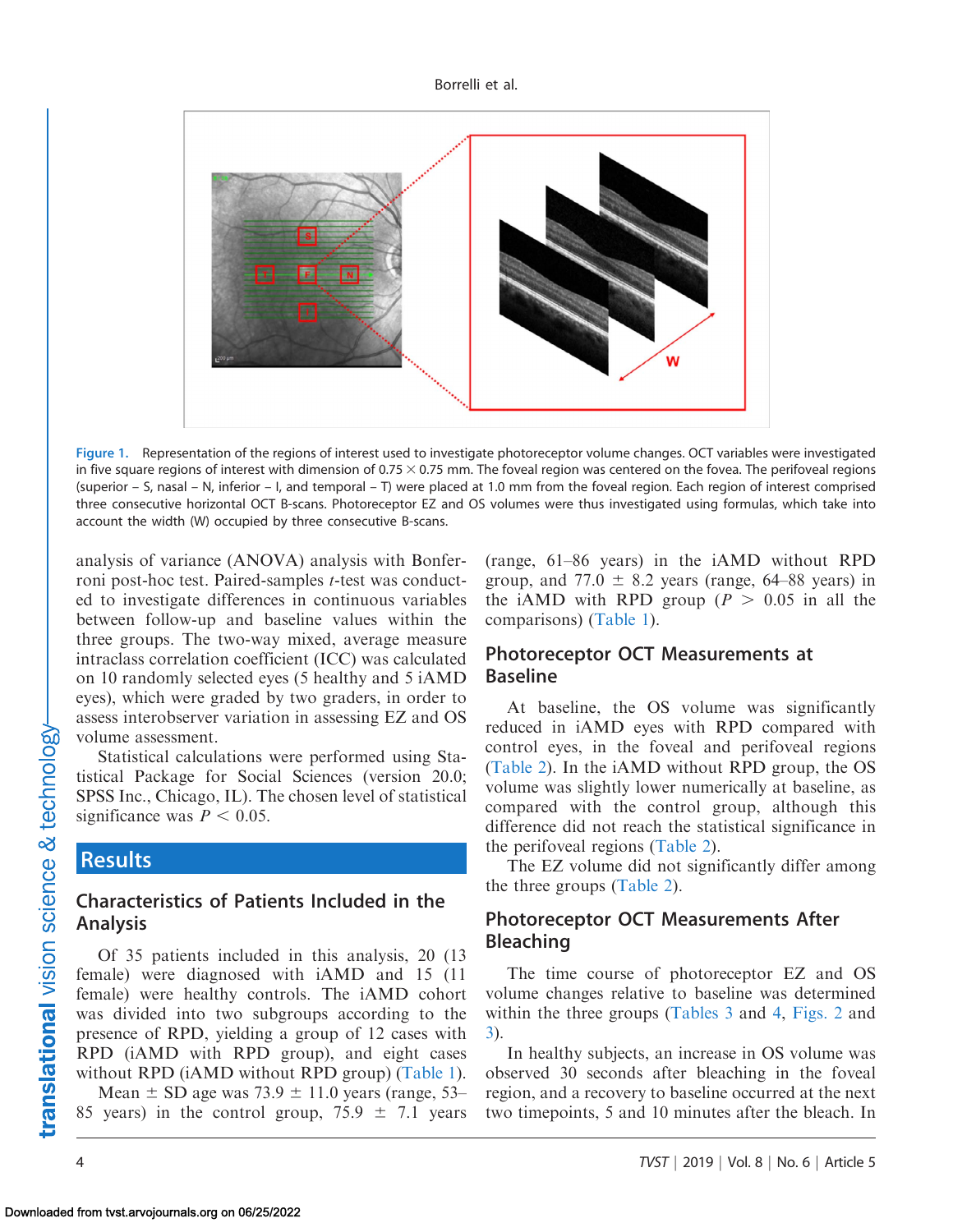## <span id="page-4-0"></span>Table 1. Characteristics of AMD Patients and Controls

|                                    | <b>Healthy</b><br>Controls | Intermediate AMD<br>Without RPD | Intermediate AMD<br>With RPD |
|------------------------------------|----------------------------|---------------------------------|------------------------------|
| Number of eyes enrolled (patients) | 15(15)                     | 8(8)                            | 12(12)                       |
| Age, y                             | $73.9 \pm 11.0$            | $75.9 \pm 7.1$                  | 77.0 $\pm$ 8.2               |
| Sex                                | 11 F                       | 5 F                             | 8 F                          |
| BCVA, Snellen equivalent           | 20/20                      | 20/20                           | 20/20                        |

RPD, reticular pseudodrusen.

#### Table 2. Baseline Values of Photoreceptor Volumes in Patients and Controls

|                            | Group                   |                                           |                                                                 |  |  |
|----------------------------|-------------------------|-------------------------------------------|-----------------------------------------------------------------|--|--|
| OS Volume, mm <sup>3</sup> | <b>Healthy Controls</b> | Intermediate AMD Without RPD              | Intermediate AMD With RPD                                       |  |  |
| $\overline{F}$             | $0.173 \pm 0.021$       | $0.142 \pm 0.032$<br>$0.023^{\circ}$      | $0.108 \pm 0.022$<br>$<$ 0.0001 $^{\circ}$<br>$0.434^{b}$       |  |  |
| $\mathsf{N}$               | $0.151 \pm 0.034$       | $0.135 \pm 0.036$<br>$0.675^{\circ}$      | $0.120 \pm 0.019$<br>$0.039$ <sup>a</sup><br>0.969 <sup>b</sup> |  |  |
| T                          | $0.152 \pm 0.026$       | $0.143 \pm 0.035$<br>1.0 <sup>a</sup>     | $0.120 \pm 0.020$<br>$0.033^a$<br>$0.424^{b}$                   |  |  |
| $\sf S$                    | $0.151 \pm 0.027$       | $0.135 \pm 0.026$<br>0.632 <sup>a</sup>   | $0.098 \pm 0.029$<br>$<$ 0.0001 $^{\circ}$<br>$0.014^{b}$       |  |  |
|                            | $0.147 \pm 0.022$       | $0.135 \pm 0.029$<br>$0.932$ <sup>a</sup> | $0.099 \pm 0.029$<br>$<$ 0.0001 $^{\circ}$<br>$0.014^{b}$       |  |  |
| EZ Volume, mm <sup>3</sup> |                         |                                           |                                                                 |  |  |
| F                          | $0.122 \pm 0.015$       | $0.124 \pm 0.013$<br>$0.864^{\circ}$      | $0.126 \pm 0.016$<br>0.561 <sup>a</sup><br>0.771 <sup>b</sup>   |  |  |
| $\mathsf{N}$               | $0.117 \pm 0.013$       | $0.108 \pm 0.011$<br>$0.440^{\circ}$      | $0.103 \pm 0.016$<br>$0.071$ <sup>a</sup><br>1.0 <sup>b</sup>   |  |  |
| T                          | $0.120 \pm 0.012$       | $0.114 \pm 0.013$<br>$0.957$ <sup>a</sup> | $0.106 \pm 0.017$<br>$0.095^{\text{a}}$<br>$0.616^{b}$          |  |  |
| S                          | $0.102 \pm 0.019$       | $0.112 \pm 0.011$<br>$0.466^{\circ}$      | $0.098 \pm 0.012$<br>1.0 <sup>a</sup><br>$0.144^{b}$            |  |  |
|                            | $0.103 \pm 0.018$       | $0.114 \pm 0.011$<br>$0.317^{a}$          | $0.099 \pm 0.012$<br>1.0 <sup>a</sup><br>$0.067^b$              |  |  |

<sup>a</sup> Comparison versus "healthy controls."<br><sup>b</sup> Comparison versus "iAMD w/o RPD."

Values were compared by one-way analysis of variance (ANOVA), followed by Bonferroni post hoc test. Significant P values are in bold. AMD, age-related macular degeneration; RPD, reticular pseudodrusen; OS, photoreceptor outer segment; EZ, photoreceptor ellipsoid zone.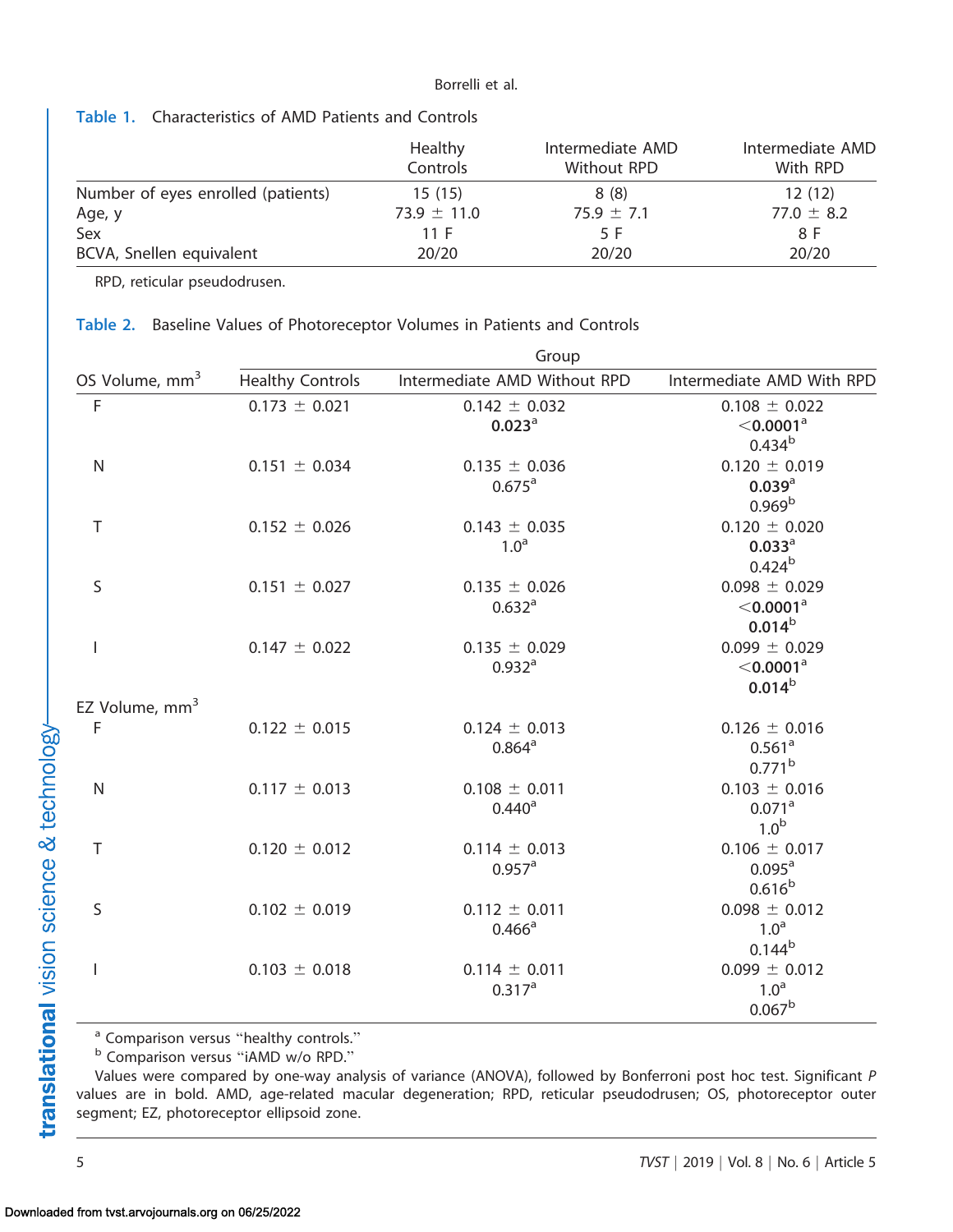Borrelli et al.

|                              |        | OS Volume, mm <sup>3</sup> |                     |                    |                     |
|------------------------------|--------|----------------------------|---------------------|--------------------|---------------------|
| Group                        | Region | <b>Baseline</b>            | 30 <sub>s</sub>     | 5 min              | $10 \text{ min}$    |
| Healthy controls             | F      | $0.173 \pm 0.021$          | $0.179 \pm 0.029*$  | $0.170 \pm 0.033$  | $0.167 \pm 0.028*$  |
|                              | N      | $0.151 \pm 0.034$          | $0.153 \pm 0.033$   | $0.156 \pm 0.035$  | $0.156 \pm 0.036$   |
|                              |        | $0.152 \pm 0.026$          | $0.157 \pm 0.026$   | $0.158 \pm 0.034$  | $0.158 \pm 0.029*$  |
|                              | S      | $0.151 \pm 0.027$          | $0.151 \pm 0.024$   | $0.151 \pm 0.031$  | $0.160 \pm 0.024*$  |
|                              |        | $0.147 \pm 0.022$          | $0.148 \pm 0.020$   | $0.148 \pm 0.031$  | $0.156 \pm 0.025^*$ |
| Intermediate AMD without RPD | F      | $0.142 \pm 0.032$          | $0.172 \pm 0.030*$  | $0.136 \pm 0.019$  | $0.137 \pm 0.026$   |
|                              | N      | $0.135 \pm 0.036$          | $0.141 \pm 0.029$   | $0.136 \pm 0.019$  | $0.145 \pm 0.024*$  |
|                              |        | $0.143 \pm 0.035$          | $0.143 \pm 0.030$   | $0.146 \pm 0.022$  | $0.147 \pm 0.022$   |
|                              | S      | $0.135 \pm 0.026$          | $0.131 \pm 0.013$   | $0.148 \pm 0.033$  | $0.163 \pm 0.030*$  |
|                              |        | $0.135 \pm 0.029$          | $0.133 \pm 0.017$   | $0.152 \pm 0.038$  | $0.160 \pm 0.033*$  |
| Intermediate AMD with RPD    | F      | $0.108 \pm 0.022$          | $0.116 \pm 0.025$ * | $0.127 \pm 0.020*$ | $0.128 \pm 0.036*$  |
|                              | N      | $0.120 \pm 0.019$          | $0.121 \pm 0.023$   | $0.121 \pm 0.024$  | $0.127 \pm 0.017*$  |
|                              |        | $0.120 \pm 0.020$          | $0.120 \pm 0.024$   | $0.118 \pm 0.025$  | $0.130 \pm 0.018*$  |
|                              | S.     | $0.098 \pm 0.029$          | $0.120 \pm 0.033*$  | $0.114 \pm 0.037*$ | $0.113 \pm 0.042*$  |
|                              |        | $0.099 \pm 0.029$          | $0.121 \pm 0.033*$  | $0.115 \pm 0.033*$ | $0.114 \pm 0.042*$  |

<span id="page-5-0"></span>Table 3. Photoreceptor Outer Segment Volume in Patients and Controls

 $* P < 0.05$  in the comparison with baseline values using paired-samples t-test.

the perifoveal regions, there was no change at 30 seconds and 5 minutes after the bleach, but an increase in OS volume was observed 10 minutes after bleaching; this difference did not reach the statistical significance in the nasal field.

In similarity with healthy controls, the foveal region in the iAMD without RPD group was characterized by a significant increase in OS volume 30 seconds after bleaching. Furthermore, the parafoveal regions displayed an expansion in OS volume 10 minutes after the bleach (this difference did not reach the statistical significance in the temporal field).

In contrast, subjects with iAMD and RPD were characterized by an altered response to photobleach-

Table 4. Ellipsoid Zone Volume in Patients and Controls

|                              |        | EZ Volume, mm <sup>3</sup> |                   |                   |                   |
|------------------------------|--------|----------------------------|-------------------|-------------------|-------------------|
| Group                        | Region | <b>Baseline</b>            | 30 <sub>s</sub>   | 5 min             | 10 min            |
| Healthy controls             | F      | $0.122 \pm 0.015$          | $0.122 \pm 0.021$ | $0.121 \pm 0.012$ | $0.122 \pm 0.011$ |
|                              | N      | $0.117 \pm 0.013$          | $0.113 \pm 0.010$ | $0.114 \pm 0.017$ | $0.112 \pm 0.013$ |
|                              | Τ      | $0.120 \pm 0.012$          | $0.119 \pm 0.014$ | $0.116 \pm 0.014$ | $0.115 \pm 0.015$ |
|                              | S      | $0.102 \pm 0.019$          | $0.103 \pm 0.012$ | $0.100 \pm 0.019$ | $0.100 \pm 0.013$ |
|                              |        | $0.103 \pm 0.018$          | $0.104 \pm 0.011$ | $0.102 \pm 0.021$ | $0.104 \pm 0.012$ |
| Intermediate AMD without RPD | F      | $0.124 \pm 0.013$          | $0.123 \pm 0.010$ | $0.122 \pm 0.013$ | $0.124 \pm 0.019$ |
|                              | N      | $0.108 \pm 0.011$          | $0.108 \pm 0.009$ | $0.114 \pm 0.011$ | $0.112 \pm 0.008$ |
|                              | Τ      | $0.114 \pm 0.013$          | $0.111 \pm 0.010$ | $0.116 \pm 0.009$ | $0.112 \pm 0.011$ |
|                              | S      | $0.112 \pm 0.011$          | $0.114 \pm 0.010$ | $0.113 \pm 0.012$ | $0.109 \pm 0.012$ |
|                              |        | $0.114 \pm 0.011$          | $0.114 \pm 0.009$ | $0.113 \pm 0.011$ | $0.111 \pm 0.009$ |
| Intermediate AMD with RPD    | F      | $0.126 \pm 0.016$          | $0.125 \pm 0.022$ | $0.124 \pm 0.013$ | $0.124 \pm 0.015$ |
|                              | N      | $0.103 \pm 0.016$          | $0.105 \pm 0.014$ | $0.104 \pm 0.009$ | $0.108 \pm 0.010$ |
|                              | Τ      | $0.106 \pm 0.017$          | $0.108 \pm 0.014$ | $0.107 \pm 0.009$ | $0.111 \pm 0.009$ |
|                              | S      | $0.098 \pm 0.012$          | $0.107 \pm 0.012$ | $0.110 \pm 0.011$ | $0.109 \pm 0.010$ |
|                              |        | $0.099 \pm 0.012$          | $0.108 \pm 0.012$ | $0.111 \pm 0.011$ | $0.109 \pm 0.010$ |

 $P > 0.05$  in all the comparisons between baseline and follow-up values using paired-samples t-test.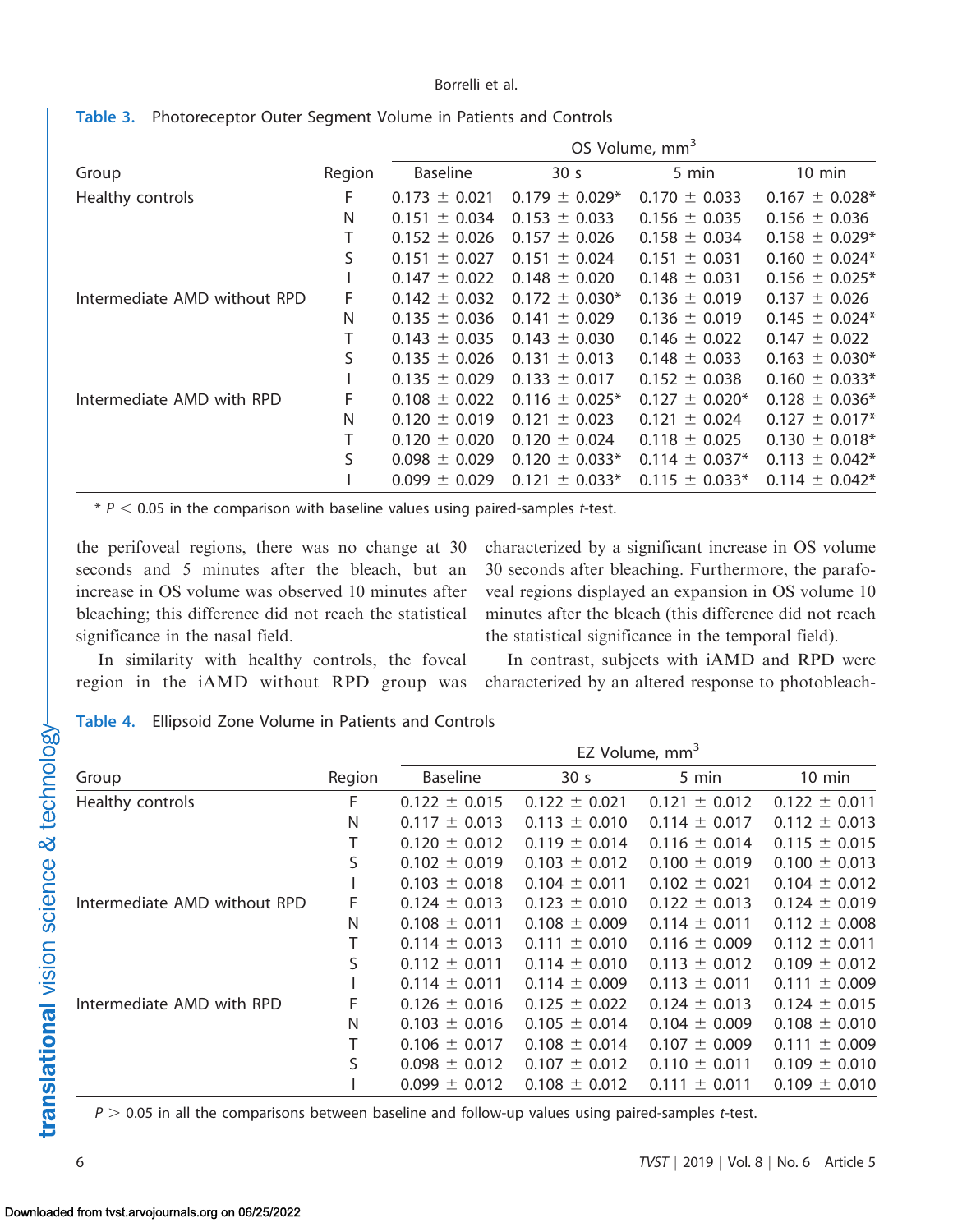<span id="page-6-0"></span>

Figure 2. Photoreceptor OS volume changes after bleaching and during following recovery. Curves of the photoresponses from healthy controls (left), iAMD eyes without RPD (middle), and iAMD eyes with RPD (right). Empty circles represent mean values. Significant changes compared with baseline values are marked with colored stars. Standard deviation values are presented in [Table 2](#page-4-0).

ing in the foveal and superior and inferior perifoveal regions. These regions had a significant rapid and longstanding increase in OS volume. Differently, the nasal and temporal perifoveal regions exhibited a significant expansion in OS volume only 10 minutes after the bleach, these two regions thus reproducing responses similar to healthy subjects.

The EZ volume did not exhibit significant changes throughout the examinations, in both patients and healthy controls [\(Table 4](#page-5-0)).

#### Interobserver Agreement

Agreement was found to be excellent in the EZ and OS volume assessment (ICC =  $0.911$  and ICC =  $0.925$ , respectively).

# **Discussion**

In this cross-sectional study, we prospectively investigated photoreceptor structural modifications occurring after photobleaching exposure and during the subsequent recovery in darkness, in iAMD eyes, with or without RPD. Overall, we observed that iAMD eyes with RPD are characterized by significant alterations in the OS photoreceptor responses to bleaching. In contrast to previous studies,  $26,27$  $26,27$  $26,27$  we employed a commercially available OCT device. Therefore, future studies will be allowed to validate our results and these findings might become an imaging biomarker of functional dark adaptation.

Data from a number of studies using distinct approaches indicated that photoreceptor OS elongation occurs as a physiologic response to bleaching. Li et al.<sup>[25](#page-10-0)</sup> reported a light-stimulated increase in the  $\overline{OS}$ thickness in mice using an ultra-high resolution (UHR)-OCT system. They also directly confirmed with histology that this imaging-detected elongation corresponded to an increase in length of photoreceptor OS. These conclusions in mice were further

validated in the Zhang and colleagues' study. $^{26}$  Lu and colleagues<sup>[27](#page-10-0)</sup> were first to confirm these findings in healthy humans. They imaged five healthy eyes (5 subjects, ages 26–35 years) with UHR-OCT and demonstrated an OS lengthening following strong light exposure, and recovery during subsequent dark adaptation. Importantly, cone and rod cells displayed significant differences in this physiologic response: while cone OS thickens rapidly after the bleach, followed by a rapid decline to baseline values, which are reached in less than 5 minutes, the rod photoresponses require 5 to 7 minutes to reach their maxima, and then recover to baseline over times ranging from 15 to 30 minutes.<sup>[27](#page-10-0)</sup> Our results confirm these prior reports in animals and humans of OS enlargement following strong light exposure, and recovery during subsequent dark adaptation. Importantly, we first show these dynamic changes in an elderly healthy cohort (ages 60–85). In addition, we provided a topographic analysis of these physiologic changes and exhibited that in the foveal region, where cone density is greatest, the increase in OS volume and recovery are fast, while in the perifoveal regions, where rod density is higher, photoreceptor OS volume needs as long as 10 minutes to be significantly increase.

The mechanism(s) driving photoreceptor OS elongation after bleaching have been debated. It has been hypothesized that OS thickening represents an osmotic swelling response to an increase in OS osmolarity triggered by phototransduction.<sup>26,[27](#page-10-0)</sup>

A previous adaptive optics (AO)-OCT imaging study of cone photoreceptors in humans demonstrated shortening of cone OS, which was independent on bleaching stimulation.<sup>[37](#page-10-0)</sup> This change in OS thickness, which resulted opposite in sign to the bleachdependent increased volume we observed, was interpreted to be secondary to disk shedding, which consists in the RPE cell phagocytosis of the OS. Disk shedding is known to be linked to a circadian cycle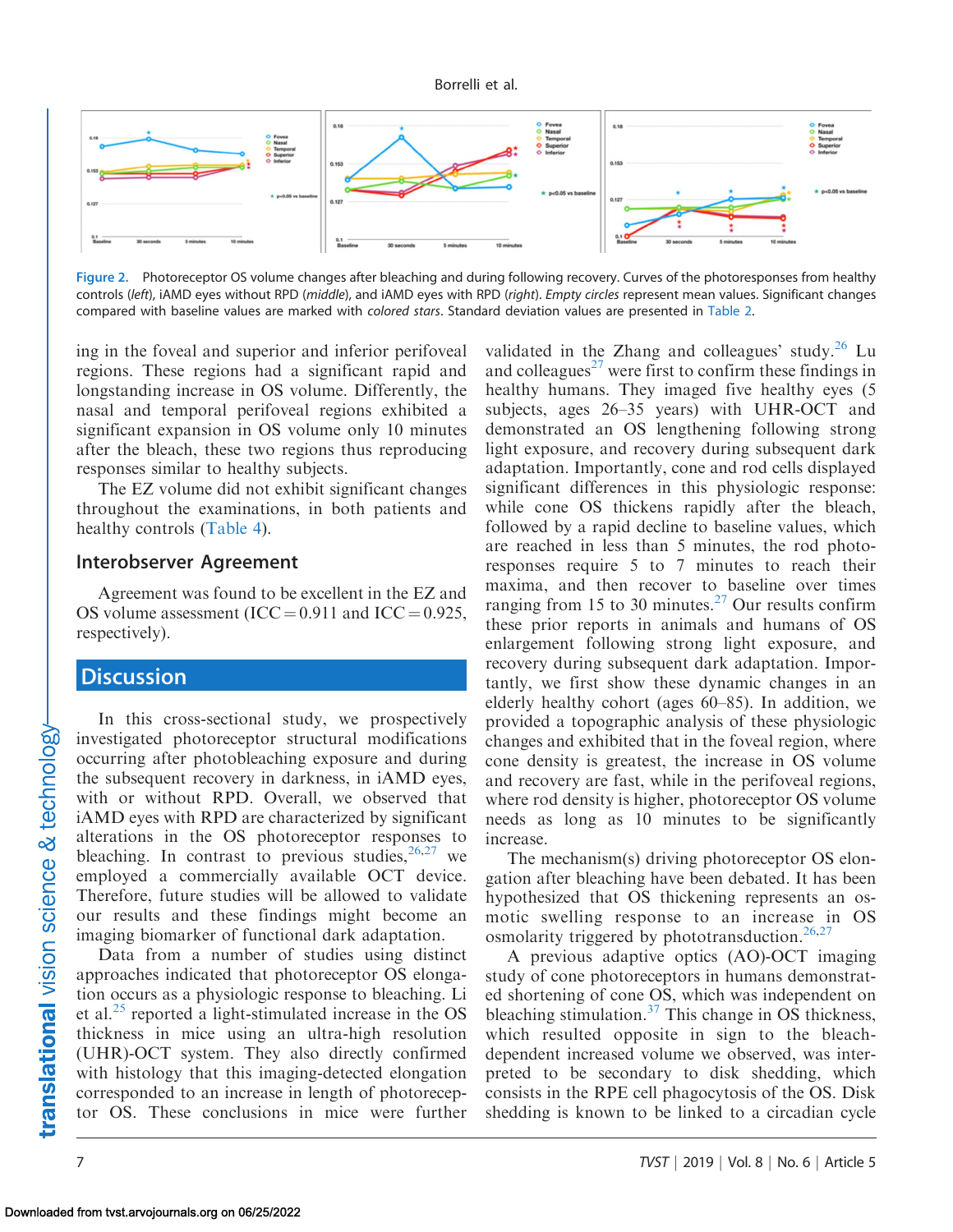<span id="page-7-0"></span>

translational vision science & technology images).

Figure 3. Representation of healthy and AMD cases. Representative OCT images from a healthy subject (above) and two AMD patients, without (middle row) and with RPD (bottom row), respectively. The green arrow on the near-infrared reflectance images (left) shows the location and direction of the structural OCT B-scans. Thirty seconds after bleaching (right images), an elongation of the photoreceptor OS was noted (highlighted with yellow arrows in the figure), compared with the correspondent baseline structural OCT B-scans (middle

and most actively occurs in the early morning. $37-41$ For this reason, our study cohort underwent imaging in the late morning to afternoon, in order to avoid this process from confounding the analysis.

We add to the literature by reporting photoreceptor structural modifications occurring after the bleach and during the following recovery in darkness, in iAMD eyes. One of the most notable observations from our study was that, whereas iAMD eyes without

RPD do not show significant alterations in this physiologic response, iAMD eyes with RPD have significant alterations in the OS photoreceptor response to bleaching.

In details, eyes with RPD displayed an early and longstanding photoreceptor OS enlargement following light exposure, without a significant recovery in the examined 10 minutes after bleaching, in both the foveal and perifoveal regions, these findings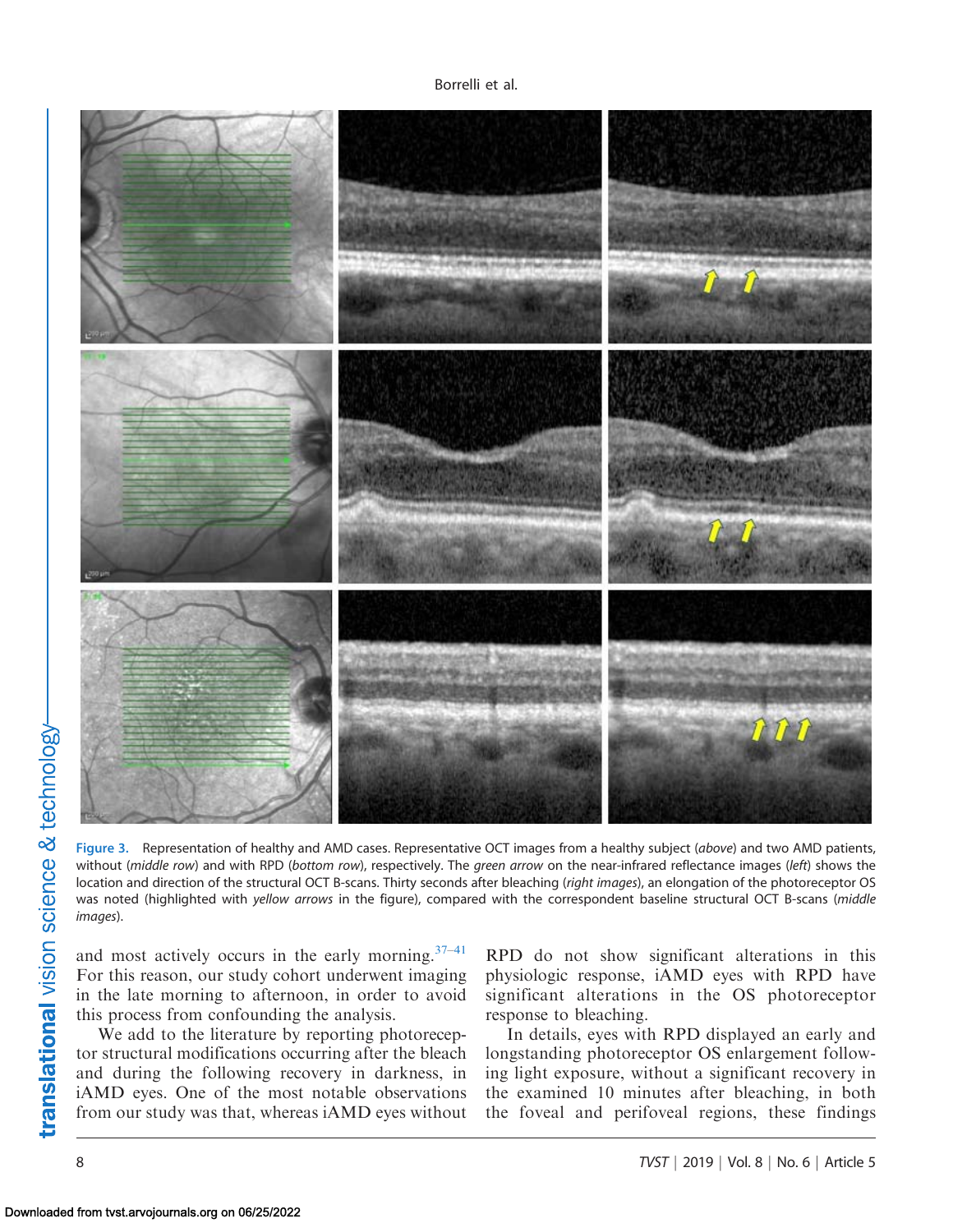corroborating the hypothesis that cone and rod cells are both impaired in RPD eyes. Indeed, although RPD are known to have a predilection for roddominated areas of the retina, as nicely displayed by both imaging and microperimetry studies,  $13,42$  $13,42$  $13,42$ cones were demonstrated to be significantly affected in RPD eyes. $43$  Importantly, within the perifoveal region, we displayed that these alterations have regional differences, assumed that exclusively the superior and inferior areas exhibited these changes. Our imaging data are thus in agreement with previous evidences showing that the formation of RPD within the perifovea is not spatially random but may predilect the superior and inferior regions.[3,7](#page-9-0),[44](#page-10-0)

The significant early and longstanding photoreceptor OS enlargement following light exposure in RPD eyes would be consistent with photoreceptor dysfunction. Therefore, this may impair translocation of phototransduction components out of the OS, which protects photoreceptors from osmotic stress.<sup>[26](#page-10-0)</sup> Several theories have been proposed to explain photoreceptor impairment in RPD eyes, including a direct mechanical compression of RPD on photoreceptors, which may provide a physical impediment to transport out of the OS. Our results seem to corroborate this hypothesis, taking into account that the OS volume was significantly reduced at baseline in the iAMD with RPD group. Alternatively, choroidal hypoperfusion among RPD eyes could represent another mechanism for photoreceptor damage and decreased retinoid availability. A third possibility is that photoreceptor dysfunction may be actually secondary to an abnormality of the retinoid cycle at the level of RPE; thus, an impediment in regeneration of 11-cis retinal by the RPE could affect the functional state of photoreceptors. In support to the latter hypothesis, there are histopathologic evidences showing that RPD can supplant RPE cells, instead of just overlying them, in certain instances.[44](#page-10-0) Furthermore, similar to vitelliform lesions, RPD were demonstrated to be composed of lipofuscin-like material representing unphagocytized photoreceptor OS, which may be interpreted as an indirect sign of RPE dysfunction.<sup>[12](#page-9-0)</sup> In addition, in similarity to our findings in RPD eyes, Abràmoff et al. $^{28}$  $^{28}$  $^{28}$  have recently demonstrated that eyes with Best disease, which is known to be caused by RPE impairment, are characterized by a longstanding photoreceptor OS enlargement following light exposure.

Our study has limitations, including the cross-

sectional nature of the study. A prospective longitudinal evaluation of photobleaching in healthy and iAMD subjects may allow to recognize potential biomarkers for disease development or progression. Furthermore, although we adopted high-resolution OCT with eye-tracking technology, fluctuations in the measurements may have limited the ability to detect some of these responses. For example, some variation may arise from cell-to-cell length differences, from speckle noise in the OCT, or from inaccuracy in eye tracking. To limit these fluctuations, we felt the safest strategy was to investigate changes in photoreceptor volume rather than thickness, this representing an averaged assessment in three consecutive scans. Another limitation of this study is that the outer retinal layers become disrupted in outer retinal disease, and therefore the individual EZ and interdigitation layer lines are more difficult to visualize and therefore more difficult to delineate. However, our study was not designed to compare healthy and pathological eyes, but rather to investigate changes after bleaching within groups and compare these changes. Moreover, media opacities may impact on the amount of light reaching the retina and thus on the photobleaching. Even though we excluded patients with media opacities (e.g., cataract greater than LOCS grade 3), we are not sure that tiny changes in media clarity may have not influenced—even partially our results. A final limitation is that the testing protocol used in this study was limited to 10 minutes after bleaching, which we estimated to be a reasonable testing time for an elderly population. However, this did not allow us to fully investigate the recovery period during dark adaption, especially in the perifoveal regions.

In summary, in this OCT study we have measured reliable, localized changes in the human photoreceptor bands after flash exposure and subsequent dark adaptation. These structural modifications might be considered as an imaging surrogate for functional dark adaptation. Our results provide imaging evidence to support the hypothesis that dark adaptation is more altered in eyes with RPD and this may shed light on structural and functional consequences correlated to an increased damage of the RPE and photoreceptors in RPD eyes. Assuming that dark adaptation is a very complex process with very well-known kinetics, future studies will be required to confirm our results and straighten our conclusions.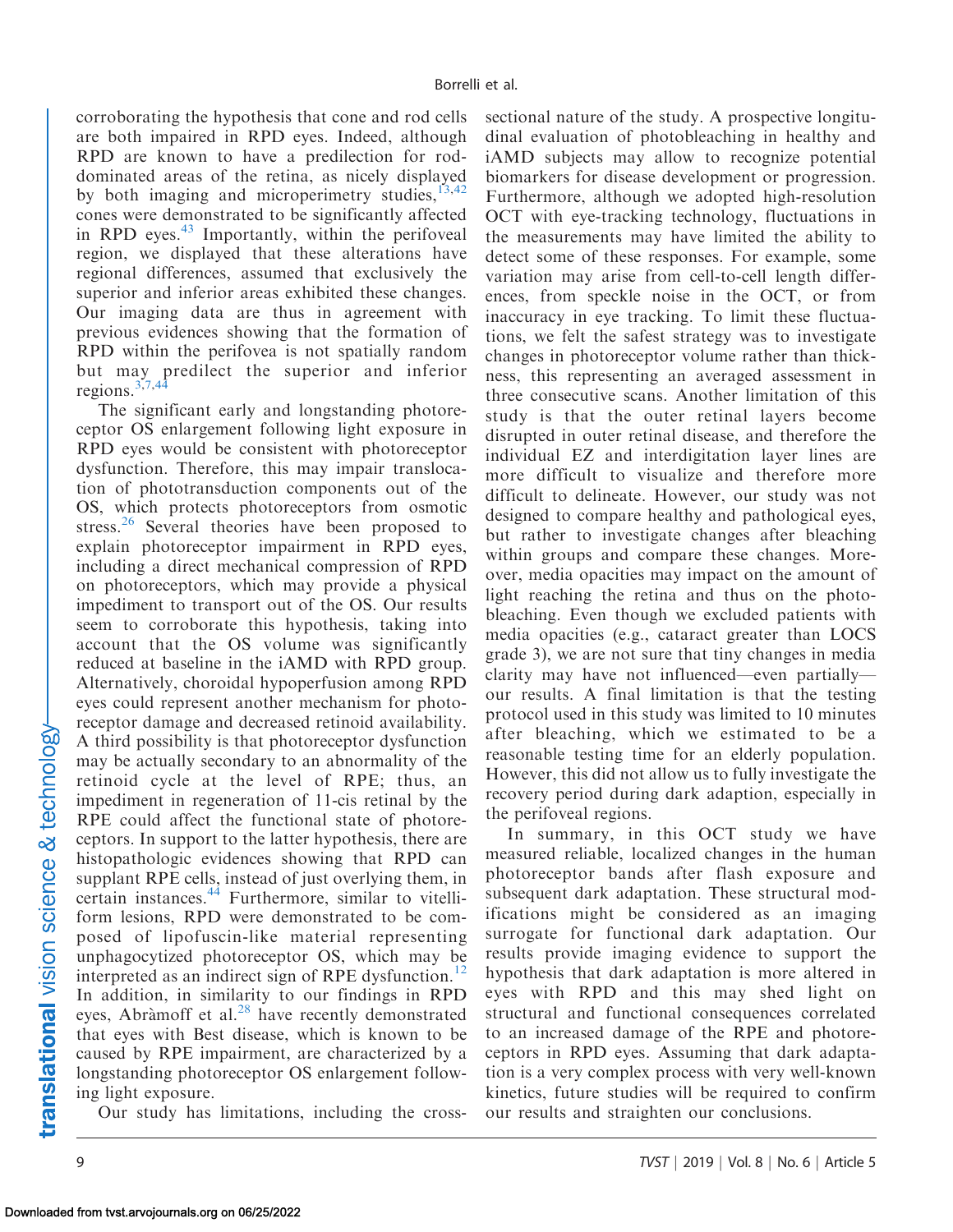# <span id="page-9-0"></span>Acknowledgments

Supported by grants from the Italian Ministry of Health and Fondazione Roma.

Disclosure: E. Borrelli, None; E. Costanzo, None; M. Parravano, Allergan (S), Bayer (S), Novartis (S); P. Viggiano, None; M. Varano, None; P. Giorno, None; A. Marchese, None; R. Sacconi, None; L. Mastropasqua, None; F. Bandello, Allergan (S), Alimera (S), Bayer (S), Farmila-Thea (S), Schering Pharma (S), Sanofi-Aventis (S), Novagali (S), Pharma (S), Hoffmann-La Roche (S), Genetech (S), Novartis (S); G. Querques, Allergan (S), Alimera (S), Amgen (S), Bayer (S), Khb (S), Novartis (S), Roche (S), Sandoz (S), Zeiss (S), Allergan (C), Alimera (C), Bausch And Lomb (C), Bayer (C), Heidelberg (C), Novartis (C), Zeiss (C)

# References

- 1. Friedman DS, O'Colmain BJ, Muñoz B, et al. Prevalence of age-related macular degeneration in the United States. Arch Ophthalmol. 2004;122(4): 564–572.
- 2. Mimoun G, Soubrane G, Coscas G. Les drusen maculaires [in French]. *J Fr Ophtalmol*. 1990;13: 511–530.
- 3. Arnold JJ, Sarks SH, Killingsworth MC, Sarks JP. Reticular pseudodrusen: a risk factor in agerelated maculopathy. Retina. 1995;15:183–191.
- 4. Corvi F, Souied EH, Capuano V, et al. Choroidal structure in eyes with drusen and reticular pseudodrusen determined by binarisation of optical coherence tomographic images. Br J Ophthalmol. 2017;101:348–352.
- 5. Switzer DW, Mendonça LS, Saito M, Zweifel SA, Spaide RF. Segregation of ophthalmoscopic characteristics according to choroidal thickness in patients with early age-related macular degeneration. Retina. 2012;32:1265–1271.
- 6. Garg A, Oll M, Yzer S, et al. Reticular pseudodrusen in early age-related macular degeneration are associated with choroidal thinning. Invest Ophthalmol Vis Sci. 2013;54:7075– 7081.
- 7. Querques G, Querques L, Forte R, Massamba N, Coscas F, Souied EH. Choroidal changes associated with reticular pseudodrusen. Invest Ophthalmol Vis Sci. 2012;53:1258–1263.
- 8. Capuano V, Souied EH, Miere A, Jung C, Costanzo E, Querques G. Choroidal maps in non-exudative age-related macular degeneration. Br J Ophthalmol. 2016;100:677–682.
- 9. Nesper PL, Soetikno BT, Fawzi AA. Choriocapillaris nonperfusion is associated with poor visual acuity in eyes with reticular pseudodrusen. Am J Ophthalmol. 2017;174:42–55.
- 10. Cicinelli MV, Rabiolo A, Marchese A, et al. Choroid morphometric analysis in non-neovascular age-related macular degeneration by means of optical coherence tomography angiography. Br J Ophthalmol. January 2017;101:1193–1200.
- 11. Zweifel SA, Spaide RF, Yannuzzi LA. Acquired vitelliform detachment in patients with subretinal drusenoid deposits (reticular pseudodrusen). Retina. 2011;31:229–234.
- 12. Querques G, Querques L, Martinelli D, et al. Pathologic insights from integrated imaging of reticular pseudodrusen in age-related macular degeneration. Retina. 2011;31:518–526.
- 13. Rabiolo A, Sacconi R, Cicinelli MV, Querques L, Bandello F, Querques G. Spotlight on reticular pseudodrusen. Clin Ophthalmol. 2017;11:1707– 1718.
- 14. Curcio CA, Presley JB, Millican CL, Medeiros NE. Basal deposits and drusen in eyes with agerelated maculopathy: evidence for solid lipid particles. Exp Eye Res. 2005;80:761–775.
- 15. Greferath U, Guymer RH, Vessey KA, Brassington K, Fletcher EL. Correlation of histologic features with in vivo imaging of reticular pseudodrusen. Ophthalmology. 2016;123:1320–1331.
- 16. Curcio CA. Photoreceptor topography in ageing and age-related maculopathy. Eye. 2001;15:376– 383.
- 17. Querques G, Massamba N, Srour M, Boulanger E, Georges A, Souied EH. Impact of reticular pseudodrusen on macular function. Retina. 2014; 34:321–329.
- 18. Flamendorf J, Agrón E, Wong WT, et al. Impairments in dark adaptation are associated with age-related macular degeneration severity and reticular pseudodrusen. Ophthalmology. 2015;122:2053–2062.
- 19. Hunter JJ, Morgan JIW, Merigan WH, Sliney DH, Sparrow JR, Williams DR. The susceptibility of the retina to photochemical damage from visible light. Prog Retin Eye Res. 2012;31:28–42.
- 20. Morgan JIW, Hunter JJ, Merigan WH, Williams DR. The reduction of retinal autofluorescence caused by light exposure. Invest Ophthalmol Vis Sci. 2009;50:6015–6022.